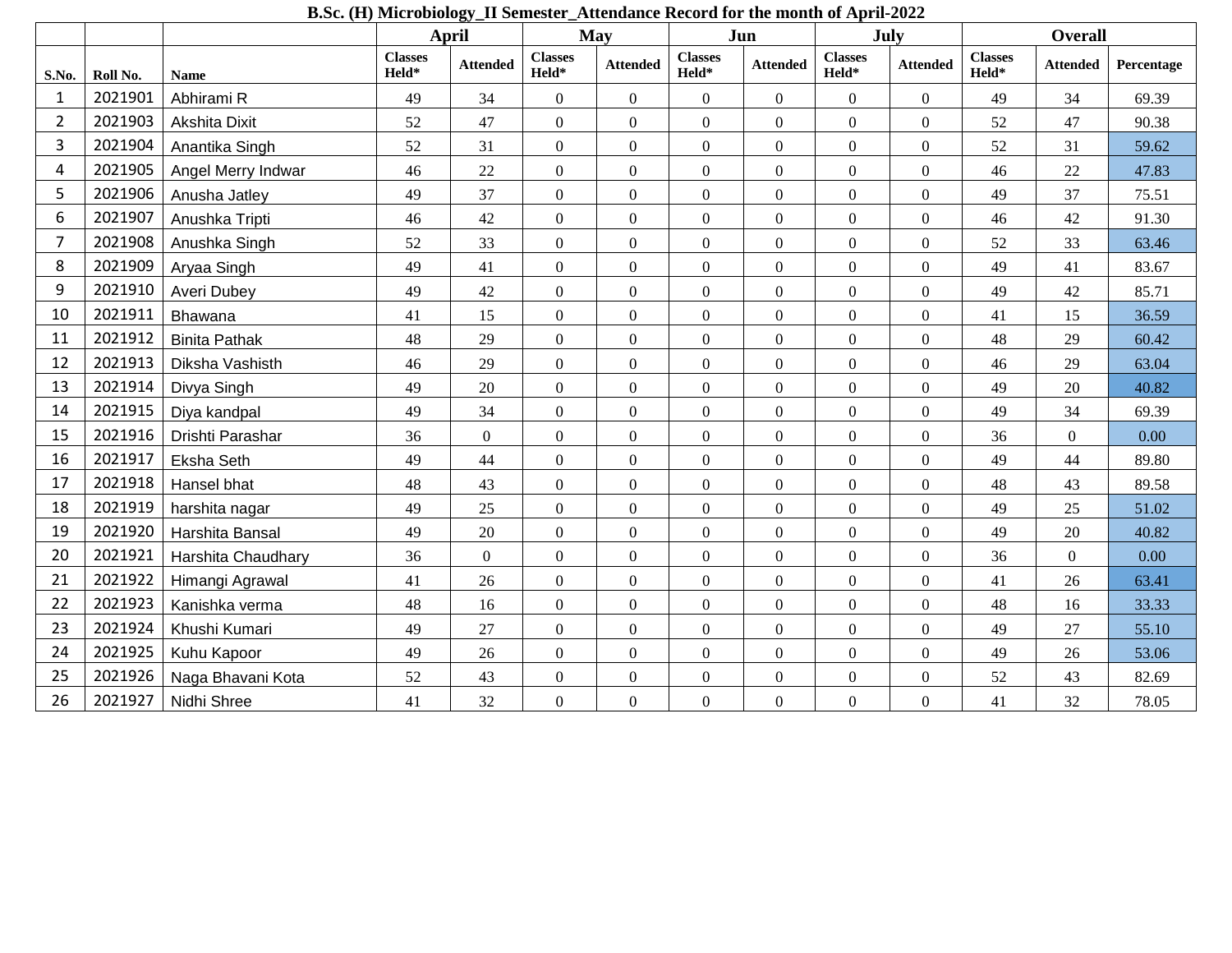| 27 | 2021928 | Padma Dolkar            | 49 | 41             | $\overline{0}$   | $\boldsymbol{0}$ | $\overline{0}$   | $\Omega$         | $\boldsymbol{0}$ | $\mathbf{0}$     | 49 | 41               | 83.67 |
|----|---------|-------------------------|----|----------------|------------------|------------------|------------------|------------------|------------------|------------------|----|------------------|-------|
| 28 | 2021929 | Prakriti                | 48 | 9              | $\overline{0}$   | $\overline{0}$   | $\overline{0}$   | $\Omega$         | $\boldsymbol{0}$ | $\overline{0}$   | 48 | 9                | 18.75 |
| 29 | 2021930 | Preeti                  | 46 | $\Omega$       | $\overline{0}$   | $\boldsymbol{0}$ | $\overline{0}$   | $\Omega$         | $\boldsymbol{0}$ | $\mathbf{0}$     | 46 | $\mathbf{0}$     | 0.00  |
| 30 | 2021931 | Priyanshi Chauhan       | 49 | 24             | $\overline{0}$   | $\overline{0}$   | $\overline{0}$   | $\Omega$         | $\mathbf{0}$     | $\overline{0}$   | 49 | 24               | 48.98 |
| 31 | 2021932 | Rashmi Narwat           | 36 | 13             | $\overline{0}$   | $\boldsymbol{0}$ | $\overline{0}$   | $\Omega$         | $\overline{0}$   | $\mathbf{0}$     | 36 | 13               | 36.11 |
| 32 | 2021933 | <b>Ritika Das</b>       | 46 | 27             | $\mathbf{0}$     | $\overline{0}$   | $\Omega$         | $\Omega$         | $\boldsymbol{0}$ | $\overline{0}$   | 46 | 27               | 58.70 |
| 33 | 2021934 | Sakshi kumari           | 46 | 25             | $\overline{0}$   | $\boldsymbol{0}$ | $\overline{0}$   | $\theta$         | $\boldsymbol{0}$ | $\mathbf{0}$     | 46 | 25               | 54.35 |
| 34 | 2021935 | Sameeksha               | 46 | 35             | $\mathbf{0}$     | $\overline{0}$   | $\overline{0}$   | $\Omega$         | $\boldsymbol{0}$ | $\overline{0}$   | 46 | 35               | 76.09 |
| 35 | 2021936 | Samiksha Sharma         | 46 | 27             | $\boldsymbol{0}$ | $\boldsymbol{0}$ | $\boldsymbol{0}$ | $\mathbf{0}$     | $\boldsymbol{0}$ | $\mathbf{0}$     | 46 | 27               | 58.70 |
| 36 | 2021937 | Samira Kubba            | 36 | $\overline{0}$ | $\overline{0}$   | $\overline{0}$   | $\overline{0}$   | $\Omega$         | $\mathbf{0}$     | $\overline{0}$   | 36 | $\overline{0}$   | 0.00  |
| 37 | 2021938 | Sanskriti Roy           | 48 | 40             | $\boldsymbol{0}$ | $\mathbf{0}$     | $\overline{0}$   | $\Omega$         | $\boldsymbol{0}$ | $\overline{0}$   | 48 | 40               | 83.33 |
| 38 | 2021939 | Sanstuti Somvanshi      | 36 | 28             | $\boldsymbol{0}$ | $\overline{0}$   | $\overline{0}$   | $\boldsymbol{0}$ | $\boldsymbol{0}$ | $\boldsymbol{0}$ | 36 | 28               | 77.78 |
| 39 | 2021940 | Sanya Bansal            | 49 | 41             | $\overline{0}$   | $\mathbf{0}$     | $\overline{0}$   | $\Omega$         | $\mathbf{0}$     | $\overline{0}$   | 49 | 41               | 83.67 |
| 40 | 2021941 | Sanya Chauhan           | 52 | 32             | $\boldsymbol{0}$ | $\boldsymbol{0}$ | $\overline{0}$   | $\Omega$         | $\boldsymbol{0}$ | $\boldsymbol{0}$ | 52 | 32               | 61.54 |
| 41 | 2021942 | Saumya Chaturvedi       | 36 | $\overline{0}$ | $\Omega$         | $\overline{0}$   | $\Omega$         | $\Omega$         | $\mathbf{0}$     | $\Omega$         | 36 | $\mathbf{0}$     | 0.00  |
| 42 | 2021943 | Seerat Raina            | 49 | 29             | $\overline{0}$   | $\boldsymbol{0}$ | $\overline{0}$   | $\theta$         | $\boldsymbol{0}$ | $\overline{0}$   | 49 | 29               | 59.18 |
| 43 | 2021944 | Shivanshi Pandey        | 49 | 43             | $\overline{0}$   | $\boldsymbol{0}$ | $\overline{0}$   | $\overline{0}$   | $\boldsymbol{0}$ | $\overline{0}$   | 49 | 43               | 87.76 |
| 44 | 2021945 | Shreya                  | 49 | 37             | $\overline{0}$   | $\overline{0}$   | $\overline{0}$   | $\Omega$         | $\mathbf{0}$     | $\overline{0}$   | 49 | 37               | 75.51 |
| 45 | 2021946 | Shreya Deb              | 52 | 48             | $\overline{0}$   | $\boldsymbol{0}$ | $\Omega$         | $\Omega$         | $\boldsymbol{0}$ | $\boldsymbol{0}$ | 52 | 48               | 92.31 |
| 46 | 2021947 | Shruti Kashyap          | 36 | $\overline{0}$ | $\overline{0}$   | $\boldsymbol{0}$ | $\overline{0}$   | $\overline{0}$   | $\mathbf{0}$     | $\overline{0}$   | 36 | $\mathbf{0}$     | 0.00  |
| 47 | 2021948 | Shyreen Dutt            | 46 | 32             | $\boldsymbol{0}$ | $\mathbf{0}$     | $\overline{0}$   | $\theta$         | $\boldsymbol{0}$ | $\overline{0}$   | 46 | 32               | 69.57 |
| 48 | 2021949 | Sonal Roy               | 48 | 37             | $\boldsymbol{0}$ | $\mathbf{0}$     | $\overline{0}$   | $\Omega$         | $\boldsymbol{0}$ | $\boldsymbol{0}$ | 48 | 37               | 77.08 |
| 49 | 2021950 | Soni Yadav              | 48 | 44             | $\overline{0}$   | $\overline{0}$   | $\overline{0}$   | $\Omega$         | $\mathbf{0}$     | $\overline{0}$   | 48 | 44               | 91.67 |
| 50 |         | Sukriti Dogra           | 36 | $\Omega$       | $\overline{0}$   | $\overline{0}$   | $\overline{0}$   | $\Omega$         | $\boldsymbol{0}$ | $\overline{0}$   | 36 | $\boldsymbol{0}$ | 0.00  |
| 51 | 2021951 | Tuba khan               | 36 | $\overline{7}$ | $\overline{0}$   | $\overline{0}$   | $\overline{0}$   | $\overline{0}$   | $\mathbf{0}$     | $\overline{0}$   | 36 | $\overline{7}$   | 19.44 |
| 52 | 2021952 | Tulip Nirnayika Mohanty | 48 | 44             | $\boldsymbol{0}$ | $\overline{0}$   | $\overline{0}$   | $\Omega$         | $\boldsymbol{0}$ | $\overline{0}$   | 48 | 44               | 91.67 |
| 53 | 2021953 | Vanshika                | 48 | 27             | $\overline{0}$   | $\boldsymbol{0}$ | $\boldsymbol{0}$ | $\Omega$         | $\boldsymbol{0}$ | $\overline{0}$   | 48 | 27               | 56.25 |
| 54 | 2021954 | Vanya Kanojia           | 49 | 33             | $\mathbf{0}$     | $\overline{0}$   | $\overline{0}$   | $\boldsymbol{0}$ | $\mathbf{0}$     | $\overline{0}$   | 49 | 33               | 67.35 |
| 55 | 2021955 | Vidhi                   | 48 | 29             | $\boldsymbol{0}$ | $\boldsymbol{0}$ | $\overline{0}$   | $\mathbf{0}$     | $\boldsymbol{0}$ | $\mathbf{0}$     | 48 | 29               | 60.42 |
| 56 | 2021902 | Afsana mimi             | 49 | 12             | $\mathbf{0}$     | $\overline{0}$   | $\overline{0}$   | $\Omega$         | $\mathbf{0}$     | $\overline{0}$   | 49 | 12               | 24.49 |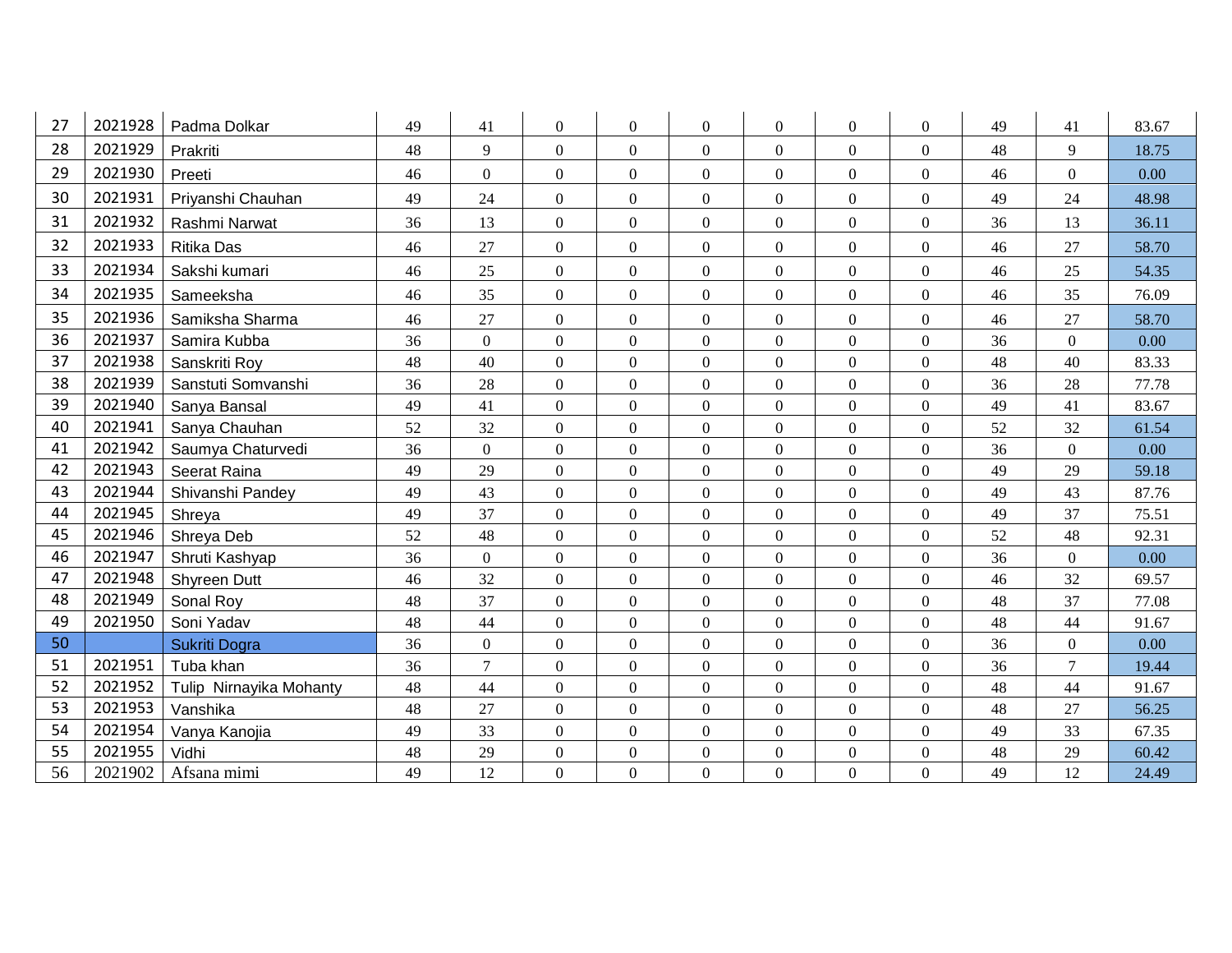|                |          |                               |                         | Jan             | Feb                     |                 |                         | <b>March</b>    |                         | April           |                         | <b>Overall</b>   |            |
|----------------|----------|-------------------------------|-------------------------|-----------------|-------------------------|-----------------|-------------------------|-----------------|-------------------------|-----------------|-------------------------|------------------|------------|
| S.No.          | Roll No. | <b>Name</b>                   | <b>Classes</b><br>Held* | <b>Attended</b> | <b>Classes</b><br>Held* | <b>Attended</b> | <b>Classes</b><br>Held* | <b>Attended</b> | <b>Classes</b><br>Held* | <b>Attended</b> | <b>Classes</b><br>Held* | <b>Attended</b>  | Percentage |
| $\mathbf{1}$   | 2020901  | <b>ANAMIKA TYAGI</b>          | 123                     | 106             | 118                     | 66              | 48                      | 31              | 73                      | 33              | 362                     | 236              | 65.19      |
| $\overline{2}$ | 2020902  | ANANYA DOGRA                  | 122                     | 118             | 127                     | 84              | 56                      | 44              | 73                      | 65              | 378                     | 311              | 82.28      |
| 3              | 2020903  | <b>ANJALI</b>                 | 122                     | 119             | 113                     | 92              | 57                      | 46              | 86                      | 56              | 378                     | 313              | 82.80      |
| $\overline{4}$ | 2020904  | <b>APARNA MALIK</b>           | 123                     | 102             | 122                     | 82              | 61                      | 49              | 96                      | 68              | 402                     | 301              | 74.88      |
| 5              | 2020905  | <b>DEBDIPA</b><br>PRAMANIK    | 122                     | 26              | 113                     | 2               | 57                      | $\overline{3}$  | 86                      | 8               | 378                     | 39               | 10.32      |
| 6              | 2020906  | DEEPALI KUMARI                | 122                     | 112             | 113                     | 94              | 57                      | 49              | 86                      | 59              | 378                     | 314              | 83.07      |
| $\overline{7}$ | 2020907  | <b>DIVYA RAWAT</b>            | 122                     | 122             | 127                     | 121             | 60                      | 59              | 69                      | 69              | 378                     | 371              | 98.15      |
| 8              | 2020908  | <b>DONA BRAHMA</b>            | 101                     | $\Omega$        | 95                      | $\mathbf{1}$    | 38                      | $\overline{0}$  | 69                      | $\overline{0}$  | 303                     | $\mathbf{1}$     | 0.33       |
| 9              | 2020909  | <b>GUNJAN SINGH</b>           | 123                     | 121             | 118                     | 95              | 48                      | 18              | 69                      | 32              | 358                     | 266              | 74.30      |
| 10             | 2020910  | <b>ISHA SRIVASTAVA</b>        | 122                     | 89              | 127                     | 106             | 60                      | 53              | 69                      | 57              | 378                     | 305              | 80.69      |
| 11             | 2020911  | <b>JIYA BANSAL</b>            | 123                     | 118             | 118                     | 87              | 48                      | 29              | 69                      | 51              | 358                     | 285              | 79.61      |
| 12             | 2020912  | KANIKA AGRAWAL                | 122                     | 86              | 113                     | 90              | 57                      | 34              | 86                      | 44              | 378                     | 254              | 67.20      |
| 13             | 2020913  | <b>MANISHA</b>                | 122                     | 108             | 113                     | 90              | 51                      | 42              | 86                      | 64              | 372                     | 304              | 81.72      |
| 14             | 2020914  | <b>MISBAH KHAN</b>            | 110                     | 17              | 118                     | 42              | 48                      | 39              | 69                      | 54              | 345                     | 152              | 44.06      |
| 15             | 2020915  | <b>MONALIKA JHA</b>           | 122                     | 85              | 127                     | 107             | 60                      | 56              | 69                      | 64              | 378                     | 312              | 82.54      |
| 16             | 2020916  | <b>NISHTHA KAUSHIK</b>        | 123                     | 121             | 118                     | 99              | 48                      | 36              | 69                      | 59              | 358                     | 315              | 87.99      |
| 17             | 2020917  | POOJA KUMARI                  | 122                     | 121             | 113                     | 113             | 57                      | 48              | 86                      | 70              | 378                     | 352              | 93.12      |
| 18             | 2020918  | POOJA TIWARI                  | 122                     | 106             | 113                     | 85              | 57                      | 38              | 86                      | 29              | 378                     | 258              | 68.25      |
| 19             | 2020919  | PRACHIE SHARMA                | 123                     | 118             | 114                     | 108             | 46                      | 42              | 69                      | 61              | 352                     | 329              | 93.47      |
| 20             | 2020920  | <b>PREKSHI PAL</b>            | 122                     | 122             | 127                     | 116             | 60                      | 47              | 69                      | 48              | 378                     | 333              | 88.10      |
| 21             | 2020921  | PRIYANKA MAURYA               | 129                     | 111             | 127                     | 83              | 38                      | 29              | 69                      | 59              | 363                     | 282              | 77.69      |
| 22             | 2020922  | <b>RAVINA</b>                 | 101                     | $\overline{0}$  | 95                      | $\mathbf{0}$    | 38                      | $\overline{0}$  | 69                      | $\overline{0}$  | 303                     | $\boldsymbol{0}$ | 0.00       |
| 23             | 2020923  | <b>RUBY</b>                   | 122                     | 118             | 113                     | 87              | 57                      | 42              | 86                      | 48              | 378                     | 295              | 78.04      |
| 24             | 2020924  | <b>SANCHITA</b><br>SRIVASTAVA | 122                     | 44              | 113                     | 24              | 57                      | $\overline{0}$  | 86                      | $\overline{2}$  | 378                     | 70               | 18.52      |

**B.Sc. (H) Microbiology\_IV Semester\_Attendance Record for the month of April-2022**